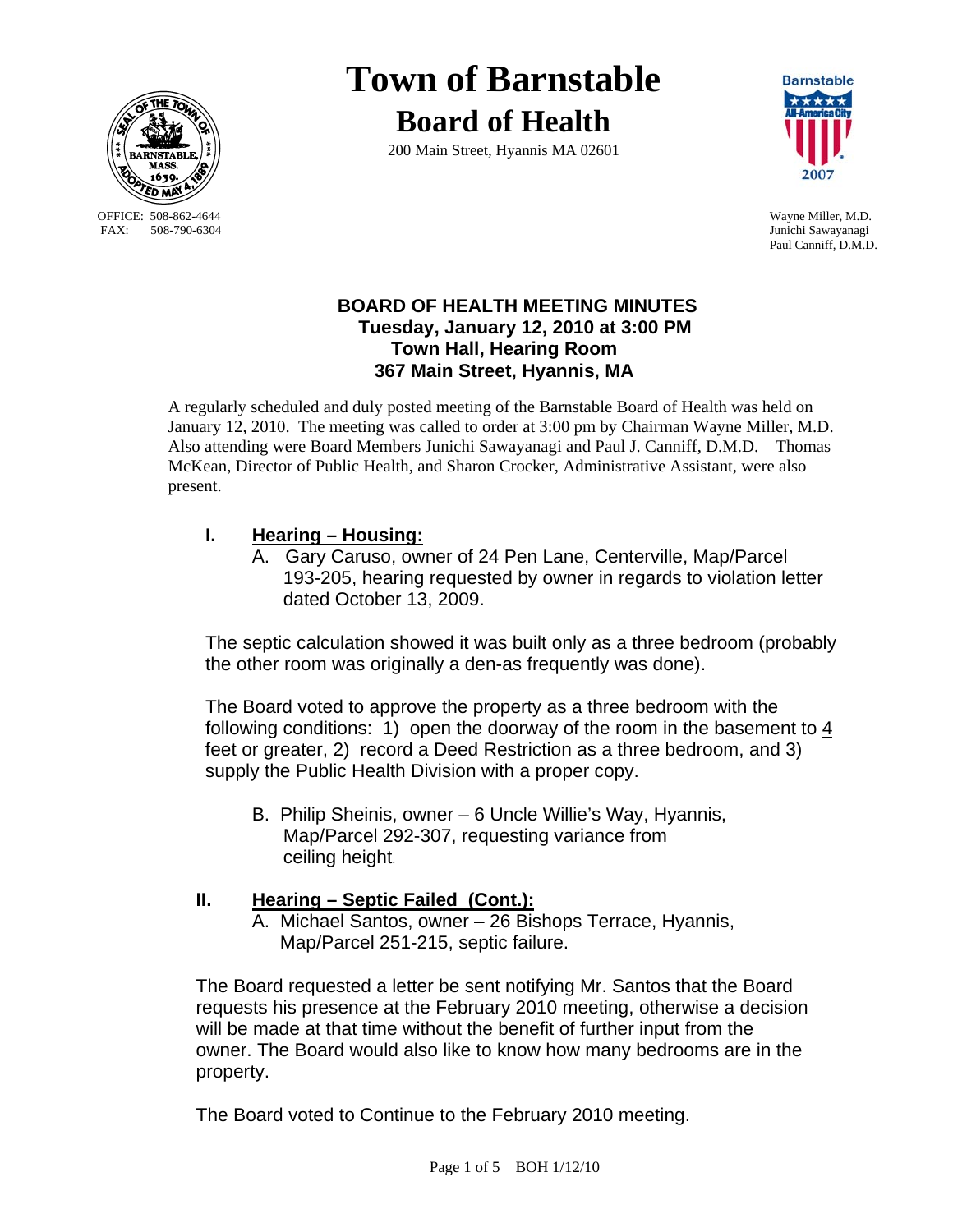B. Rosanie Joseph and Severe Philogene, owners – 33 Stetson Street, Hyannis, Map/Parcel 306-055, septic failure (continued from November 10, 2009 meeting.

(Septic Permit is about to be taken out, processing loan through the County.) Continued until permit issued.

#### **III. Variance – Septic (New):**

A. Peter McEntee, Engineering Works, representing Adele Barraro, owner – 18 Briarcliff Lane, Centerville, Map/Parcel 208- 106, 0.35 acre lot, failed septic system, requesting four variances.

Peter McEntee stated the septic system has not "officially" failed, however, the owner wants it replaced as the existing tank is in groundwater. He summarized the proposed plan for a new septic tank/pump chamber (one piece unit). The four variances requested are: 1) 1 foot variance from the standard 5 feet to groundwater, 2) reduction to 12" separation between inlet and outlet pipes servicing septic tank/pump chamber and high groundwater. The installations of water tight sleeves will result in a water-tight tank, 3) 18' variance to 82 feet from SAS to wetland in lieu of 100', and 4) 19' variance to 81 feet from septic tank to wetland in lieu of 100'.

The percolation rate was exactly two minutes per inch. Had the percolation rate been any greater than two minutes, they would not have had to request the first variance (separation to groundwater). With the percolation rate so close to the cut-off, he feels the one foot variance would be fine.

Peter noted the letter had a type error on the first variance stating 5 feet variance. The plan is correctly stated as a variance to 4 feet separate to groundwater.

Mr. McKean mentioned the checklist was not submitted. Under the general notes on plan, #12 should be corrected to "designer", and the notation on buoyancy rate on the third page should be corrected to 6.5 (not 6.6). Health inspector suggested a 2-bedroom deed restriction.

Dr. Miller mentioned that this is an extraordinary improvement to the current system and the new system will be much further away from wetlands instead of in the groundwater. Mr. McEntee stated there are no wells in the area and has chosen this tank/pump chamber because of its weight to counteract the buoyancy.

The Board discussed that this would be the fourth mound system in the area and the area, in general, is a difficult one.

Upon a motion duly made by Dr. Canniff, seconded by Mr. Sawayanagi, the Board voted to approve the variances with the following conditions: 1) correct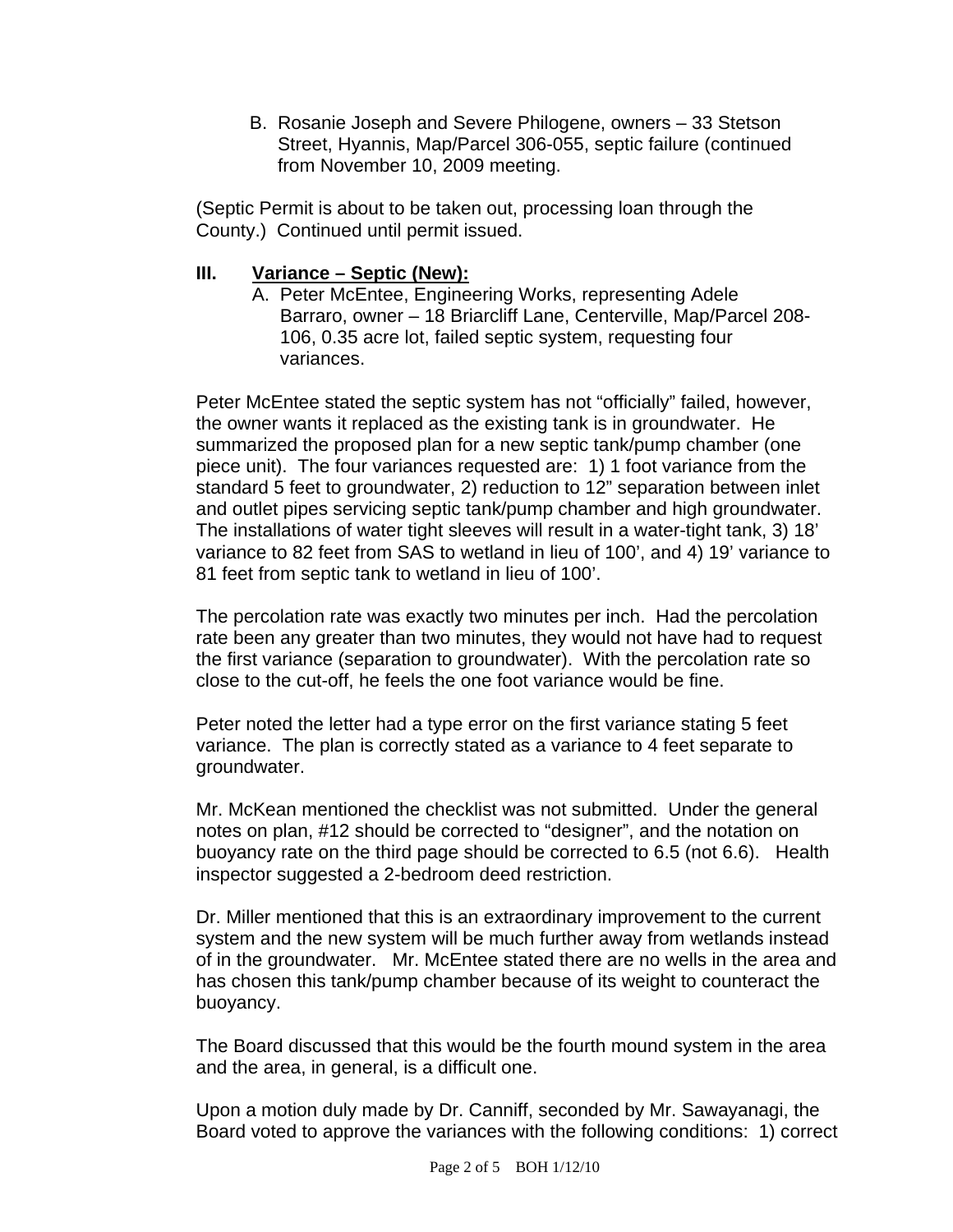the spelling error on 2-1 to "separation", 2) correct the buoyancy calculation (using 6.5" not 6.6), 3) provide the 7-page checklist and 4) record a 2- Bedroom Deed Restriction providing the Public Health Division with the proper copy. The approval will be dependent on the staff's review of the checklist. (Unanimously, voted in favor.)

B. Peter McEntee, Engineering Works, representing Keith and Susan Francis, owners – 249 Holly Point Road, Centerville, Map/Parcel 232-070, 0.40 acre lot, failed septic system, requesting three variances.

Peter McEntee summarized the suggested plan.

Dr. Miller mentioned the plan is a marked improvement of the current system. The Board prefers to keep the 100 ft variance from wetlands and approve the variance of setback to the side property line.

Upon a motion duly made by Dr. Canniff, seconded by Mr. Sawayanagi, the Board voted to approve with the following condition: 1) supply the 7-page checklist, and 2) correct the wording on item #12 using "designer". The approval will be dependent on the staff's review of the checklist, and 3) record a three-bedroom Deed Restriction and supply the Public Health Division with the proper copy. (Unanimously, voted in favor.)

#### **IV. Variance – Food (Cont.):**

A. Louis Capolino, Caffe "E" Dolci – 430 Main Street, Hyannis, grease trap variance previously granted, addition to menu (continued from December 2009 meeting).

Thomas McKean presented today's health inspection at the site. All items identified at the prior inspection were fine. The health inspector recommended that the plumbing inspector view the changes at the sink.

Louis said they are interested in using the refrigerator (as it cost \$12K) and asks whether they could block off the pipes and use the remainder of the refrigerator. The Board said they would like the plumbing inspector see it.

The owners brought in the grease log they kept. Very little grease is showing.

Upon a motion duly made by Dr. Canniff, seconded by Mr. Sawayanagi, the Board voted to approve the expanded menu temporarily until a period of when the Big Dipper representative can appear before the Board with the following conditions: 1) continue with the grease log, 2) health inspections will continue every two weeks, 3) not to use the refrigerator as storage until further discussion, ( 4) the trap must be installed in the sink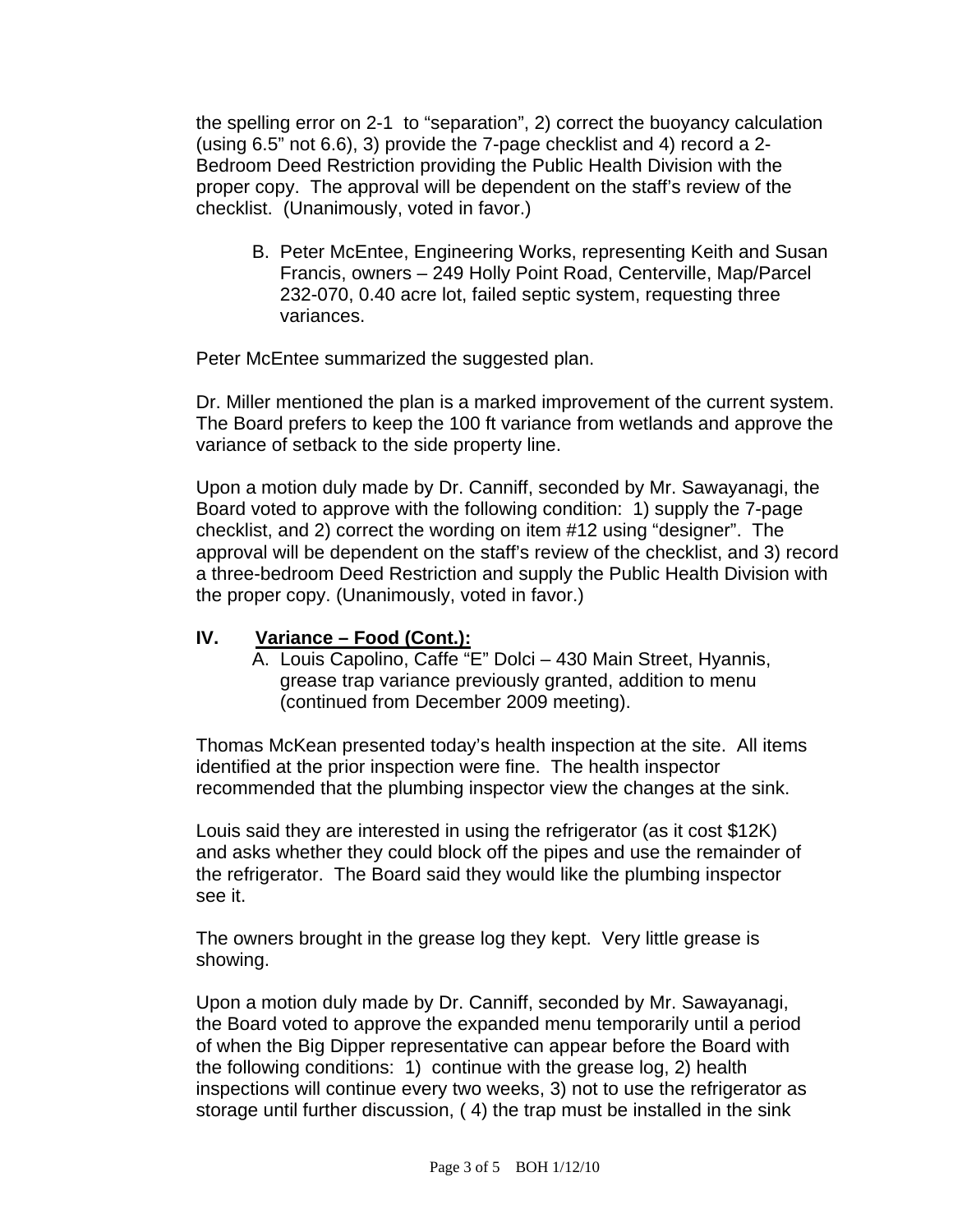drain), and the 5) discussion will continue in approximately 2 months once the Big Dipper Representative is available. (Unanimously, voted in favor.)

## **V. Variance – Food (New):**

Patience Taylor representing Marstons Mills Farmer's Market, requesting a temporary food permit at Liberty Hall, 2150 Main Street, Marstons Mills, multiple dates.

Cyndi Jacobs and Patience Taylor presented their request for a Farmer's Market which would include vegetable, baked goods, produce (salad greens and radishes) and honey, eggs, shellfish, herbs, pesto and tapende, soaps, granola, meat, jam and jellies.

Approve with condition that they meet the requirements of the Public Health Division and 2) Patience Taylor will be the contact person. (They must come before the Board if it is to be changed)

#### **VI. Informal Discussion:**

 Dan Ojala, Down Cape Engineering, and Steven Cook, Architect, representing Faith Baptist Church – 245-251 Osterville-West Barnstable Road, Osterville, design flow.

Mr. Ojala and Mr. Cook presented the plan. Church was built in 1986. No historical records to view. They are requesting the design flow be based on the number of seats in the church as the church is not used for other functions i.e., no day care). The normal use of church is 8 hours per week.

They are proposing 166 seats instead of 106 currently per the Building Department.

The Board of Health suggests upgrading system through alternatives: an aggregate plan as in dental office proposal, etc. Ideally, the Board can locate the 1982 permit. Mr. Cook said the staff has investigated several times. A further search will be conducted.

#### **VII.** 1996 Policy on Hair Salons Holding Tanks – Request to be updated.

Mr. McKean said that the 1996 policy was written after gathering input from many. The policy stated a few situations which would trigger requiring a holding tank. However, if the hair salon was already in existence, then they did not require a holding tank be installed. The DEP was going to come back and issue proposals for it. The staff proposes the Board to require a schedule of time where the pre-existing hair salons are required to upgrade to a holding tank to stop the chemicals from going into our ground water. To be consistent with the introduction of other policies the Board of Health has done, they